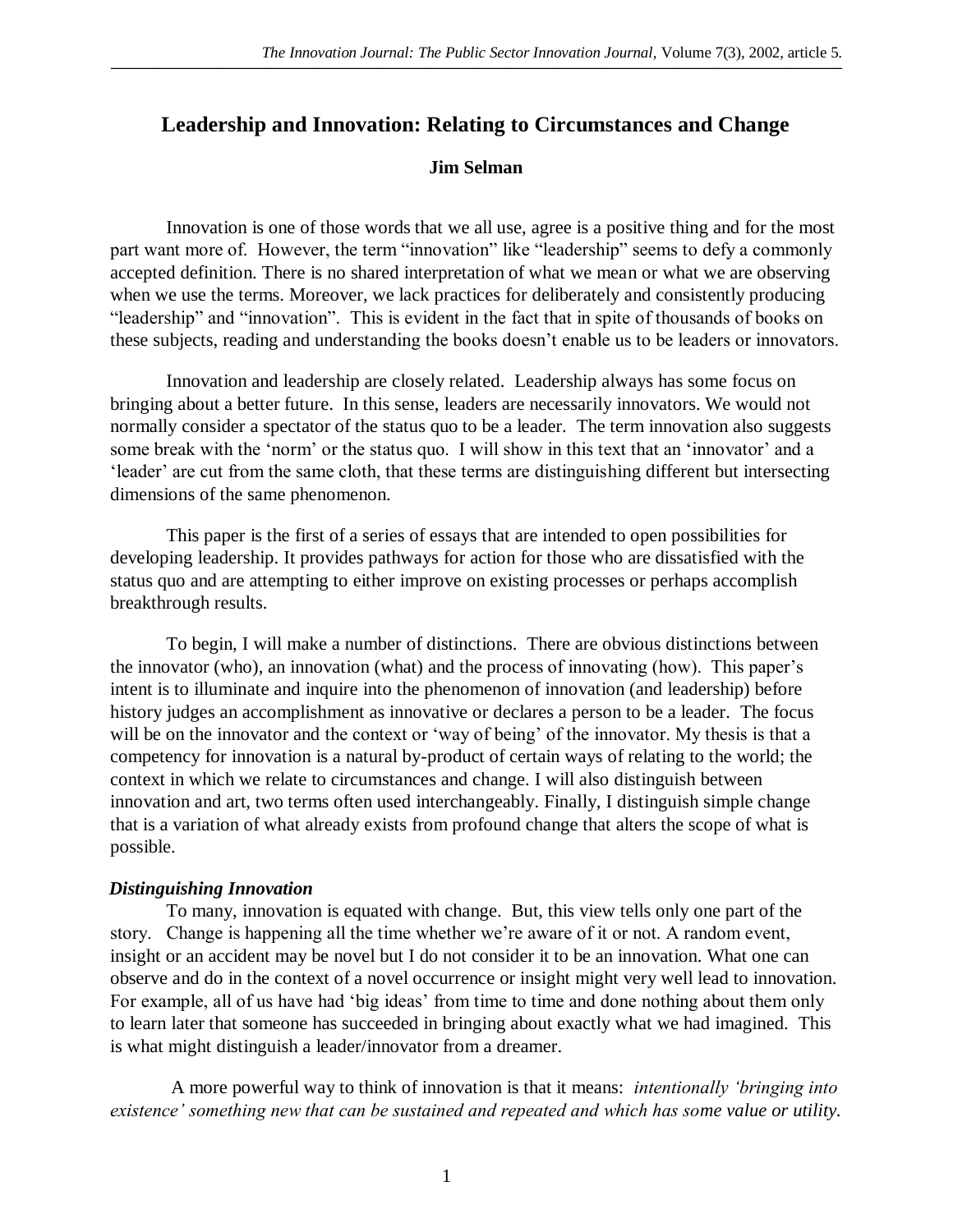That is, innovation is always related to some practical 'in-the-world' value. It is about making new tools, products or processes, bringing forth something 'new' which allows human beings to accomplish something they were not able to accomplish previously.

Art is creative and may have value to its consumers, but requires no utility to be art. Art might be seen as the artist's self-expression or experience of their world. Innovation on the other hand must allow for something else, some possibility or accomplishment or value beyond the innovation itself. If someone comes up with a new hammer that does what our existing hammers do, then that is a design change and design is an 'art'. When someone creates a new kind of hammer, however, such as a 'nail gun' or a new method for hammering, then we can distinguish that as innovation. In this sense, we can also see that we can innovate within an art form, such as painting with acrylic at one point allowed artists to create effects that were not possible with traditional oils.

When we create a new tool we are innovating. When we are not innovating we are the tool or the 'tool' is an extension of us. For example, the typewriter was an innovation in writing. At some moment, the typewriter becomes transparent (to both the typist and those concerned with what is being typed) and we simply have a typist typing. The tool appears again only when there is a breakdown or it no longer serves its purpose. I am claiming that our relationship to the circumstances, especially when there are breakdowns, is the primary factor in determining whether we respond as leaders and innovate, or simply resist or cope with what is happening.

Whether we are speaking about leadership or innovation, our concern is about accomplishing some sustainable change whether large or small, continuous or breakthrough. While leaders and innovators participate in both kinds of change, I distinguish leadership as always occurring in a context of some intention to create the latter: Breakthrough, to break with the status quo. Both leaders and innovators change the context, paradigm or frame of reference of the innovator/leader and those who have a stake in the innovation. However, another distinction between leaders and innovators comes from the observation that leaders' actions exist within a context of ongoing relationships with other human beings.

If change is happening all the time and innovation and leadership both imply deliberate acting, then are there (deliberate) ways of being in the world that define our relationships with change? And, is there an "order" underlying such possible ways of being?

## *Relationship to Circumstance and Change*

I distinguish six different ways we can relate to our circumstance and the changes occurring all the time. I claim that the way we relate to our circumstances becomes the foundation for our being leaders and opens or closes possibilities and opportunities for innovating. If we consider that change is a constant and always occurring whether we know it or not, then we might also say that these six ways of relating to the circumstances are also ways we relate to the world and become the contexts within which we deal with everyday life. These should not be considered as progressive steps in a process. Rather, these are different "states of being" or contexts available to every human being, at every moment, to differing degrees depending upon our commitments, concerns and competence in various domains of action.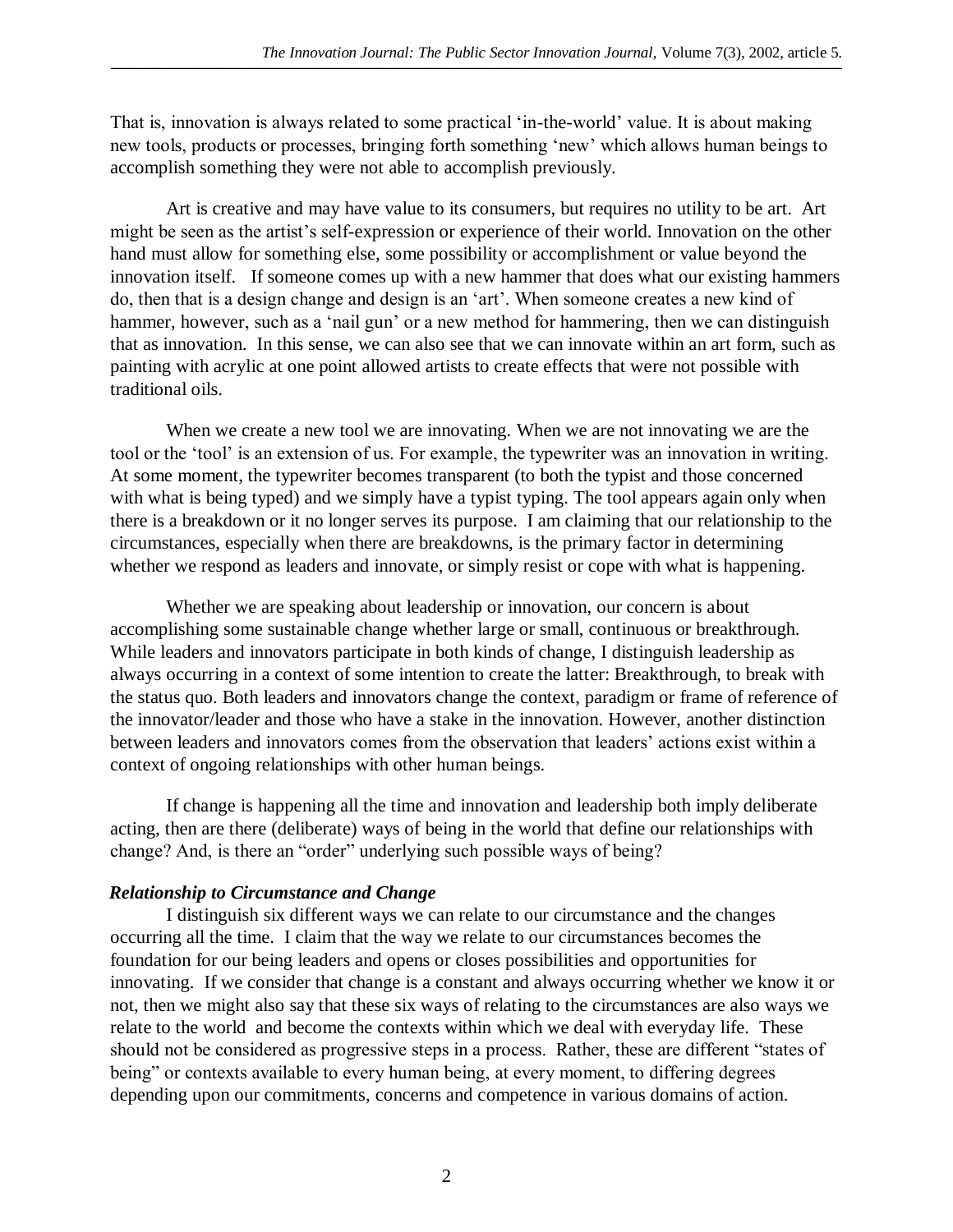#### *RESISTANCE – Opposition to circumstance*

Probably the most common way we relate to change is to resist it. To resist means to stand apart from whatever one is resisting and judge it as 'not being as it should be'.

We resist in many ways: we can resist by simply disagreeing with a new policy, for instance, by analyzing something over and over again, or by playing devil's advocate with no ownership of the issue. Resistance can be overt or covert, sometimes we can resist by agreeing with someone and then gossiping when the person isn't around. We can procrastinate, argue, rationalize or even sabotage a change initiative simply by ignoring it and waiting for the next change to come along.

Whatever strategies or patterns for resistance we have, whether overt or covert, conscious or unconscious, active or passive, they have three things in common: First, all forms of resistance are "counter-innovative" and thwart human intentionality to create/own change. Any effort spent in opposing what is occurring moment to moment will blind us to possibility. Further, resistance gives power to the status quo or cultural inertia that, by its nature, will persist. This is reflected in the often quoted maxim, 'the more things change the more they stay the same'.

Secondly, all resistance is rooted in the past and is grounded in a negative mood/attitude and assessment of 'the way it is', a judgment that things 'should be' different than they are. Our commitments and actions are organized by what we see as feasible and that we know how to do. At best, this will lead to finding effective ways to cope and at worst will lead to a state of chronic suffering and eventually to resignation.

Thirdly, to resist implies that there is something "there" to resist which essentially objectifies our world including ourselves and other people, turning us into objects in an objective world. This reduces us to either being victims of whatever it is we are resisting and/or encourages a 'spectator' relationship with the circumstances. This means we no longer participate in creating the future, and become trapped in a worldview that destroys possibility and power. In this state, innovation is a rarity and an ideal. When innovation does happen it is usually attributed to some 'special-ness' of the innovator or more often explained as an anomaly that leaves us unaffected, untouched and not responsible for the change.

"Leadership" in this context is exercised through 'opposition' to the circumstance. For the most part, this will prove ineffective to the point of becoming part of the problem. For example, in most organizational or cultural change initiatives, the prevailing rational is that the status quo is "broken" and needs to be fixed. The leadership is resisting the 'way it is' and in a wellmeaning way is attempting to 'fix it'. The problem is that these initiatives are rarely effective because everything being done to change something is pushing against (resisting) what is already going on. This is how many issues persist even when there is widespread agreement that something should change. Essentially the proponents and opponents to a leadership initiative are operating in the same context.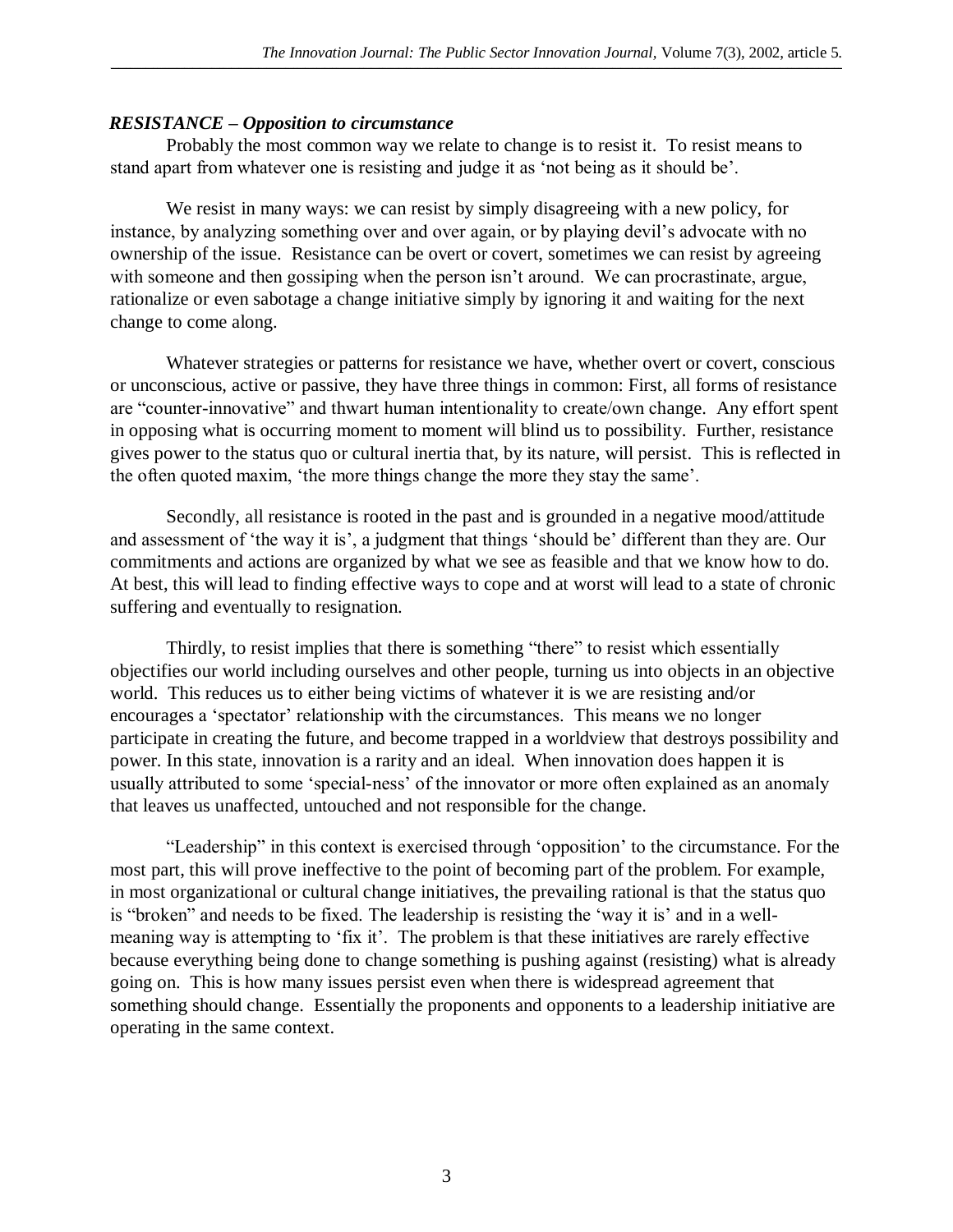#### *COPING – Positive reaction to circumstances*

Coping is also rooted in a view that circumstances are objective and we must somehow adjust our commitments and actions to match what the circumstances allow. Coping might be viewed as a positive alternative to resistance as the coping person works within the circumstances effectively. Energy expended in resisting is now redirected to problem-solving and designing ways to overcome barriers to accomplishing one's intention. Like resistance, coping is also 'counter-innovative' as a relationship to change, but with one big difference: There are many innovations that are conceived as tools or strategies for more effective coping. In other words, in a circumstantially determined view of reality, coping can drive innovation, but only as a RE-ACTION to the circumstances, not as an intentional force in creating new circumstances.

For example, "organized labor" was invented as a re-action to perceived misuse and abuse of power by owners and managers in the early part of the  $20<sup>th</sup>$  century and has become an integral aspect of how work is accomplished. In other words, the political economic 'institution' of organized labor was a way for workers to cope with their circumstances. While we can observe that this 'innovation' has produced a lot of value and benefit for workers over the years, it can also be argued that it has done little to build or address the underlying issues of trust and allocation of perceived power in organizational hierarchies. In effect, the mechanism for coping reinforced and even institutionalized the problem. Further, we can argue that successful coping solutions will often thwart and even undermine attempts at further innovations. In the above example, labor organizations have generally attempted to block various proposed innovations in management such as cross-functional training, incentive compensation packages, self-managing teams and commitment-based management.

Leadership in this context is often facilitative and oriented toward reasonable expectations and interpretations of what is possible and not possible. In a coping context, leaders will typically be arguing for and justifying whatever limitation seem to exist and encouraging 'work around' or 'in spite of' strategies for getting things done. While this can be positive and produce results, the leader in this case become a well-meaning and unwitting 'co-conspirator' for individual and organizational limitations.

## *RESPONDING – Owning the circumstances*

To respond means to freely choose action, given the circumstances. To respond requires a different relationship to the circumstance in which one considers that the circumstances are subordinate to the actions of the individual. In other words, to respond requires that one view him/herself as responsible, as owning, as being senior to whatever circumstance is occurring. The word, responsibility can actually be seen as 'the ability to respond'…. "response-ability".

In responding, we see a human being as having insights and making choices in relationship to objective circumstances but not limited or defined by them. When we are responding we are beginning to innovate to the extent we: a) have some intention or commitment, b) are owning and not 're-acting' to circumstances, and c) are bringing something new into existence which has value/utility and can be sustained/replicated in the future.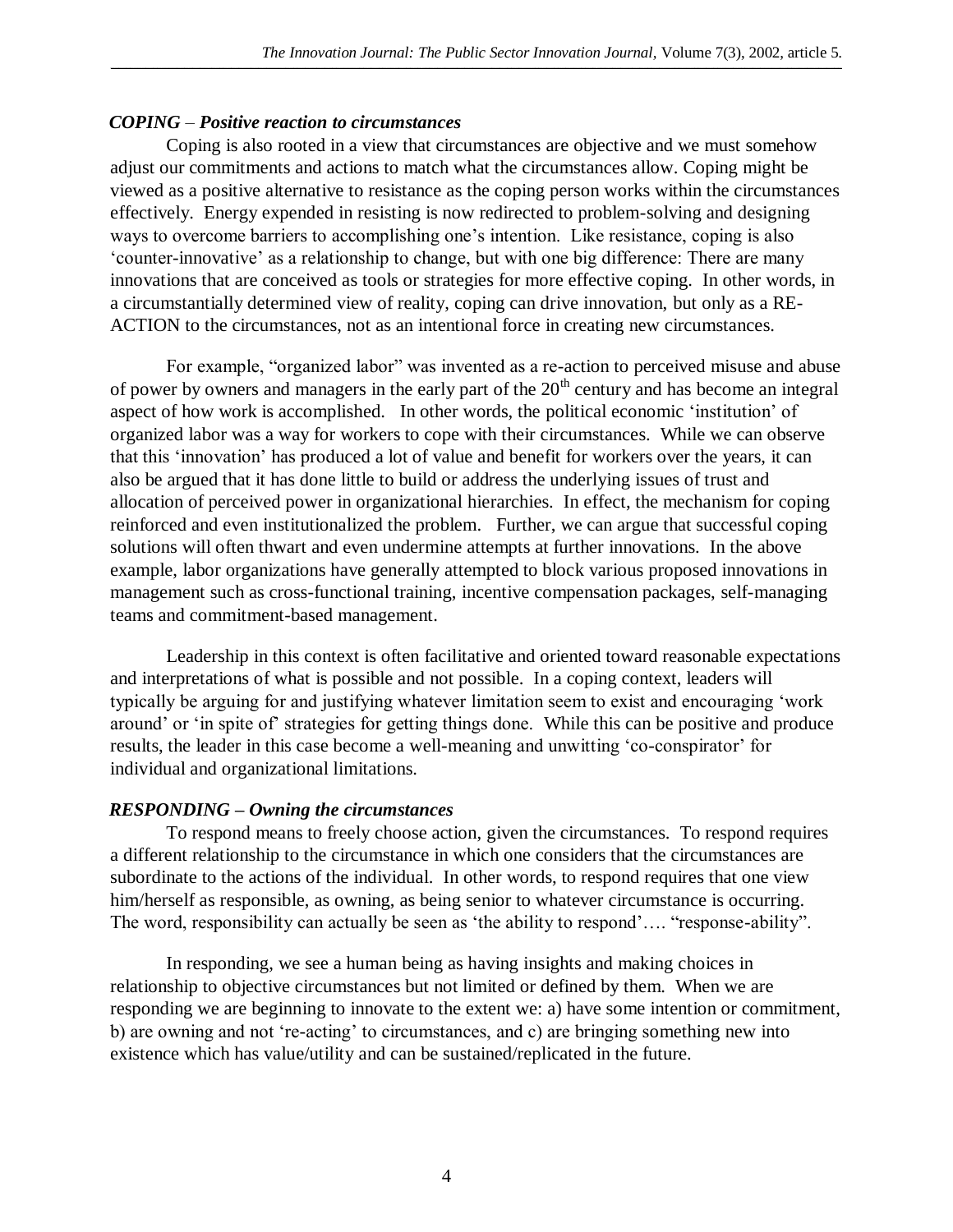For example, one of the most basic organizational issues is the common 'us versus them' conversation. In this structure, we complain is that "they" are a problem. The "they" might be upper management, or the quality control group, or the salespeople or the government. The underlying structure of the conversation is that someone 'outside' is causing a problem for me/us.

To respond requires that we acknowledge that whoever "they" are is occurring within our interpretation of the world. Our choices and actions are never limited or determined by 'them' or the circumstances unless we believe that we have no power or choice in the matter. What limits us is part of our interpretation. We are never in fact, victims of our circumstances, although in many instances it can seem so and our suffering, when this is the case, can be very 'real'

Secondly, to respond we must grant 'them' the freedom to choose as individuals, the legitimacy of their view even if we disagree. Otherwise we will be reacting to what we perceive they are doing and therefore have limited action and become part of a larger pattern of resistance that reinforces "their" behavior. In a posture of resistance, at best we may 'win' in a dispute by dominating rather than innovating. At worst we become resigned and simply 'put up with' the status quo.

To determine whether we are responding or reacting we can ask, "for the sake of what are we responding"? If there is no intention or commitment behind our actions, then our actions are essentially automatic and thoughtless. If we are responsible for our circumstances and intentional in our responses, innovating comes naturally.

Leaders who are responsive rather than reactive are not blind to problems or to people's concerns, but are organizing their actions based on other considerations. They are not attempting to 'fix' people or simply solve problems but keep their eye on the intended outcomes or purposes for which they are working. For example, in the movie Apollo 13, there is a moment when a technical crisis threatens the lives of the astronauts. All technical options have been exhausted and there is no possibility they will survive. The 'leader' in the film throws down a pile of all the 'stuff' in the space capsule and makes an unreasonable demand for the engineers to 'create' a solution where none exists. This response could not have happened if the leader had believed that the circumstances were fixed. The focus in this way of relating to change is on what is possible, what might bring us closer to what we want, rather than on what is impossible, broken or deficient.

## *CHOOSING - Accepting the circumstances*

To choose is a step beyond owning and responding freely to circumstances. The idea of choice is synonymous with that of acceptance where we acknowledge not only that things are the way they are, but that they should be the way they are, even when the circumstances are not what we would wish and are assessed as negative. This is a very different state of relating than either succumbing or rationalizing that one can't help the way things are. This state is to embrace the change and the circumstances.

This notion is very basic to many spiritual disciplines in both the East and the West where we can experience enormous freedom when we acknowledge that 'reality' is happening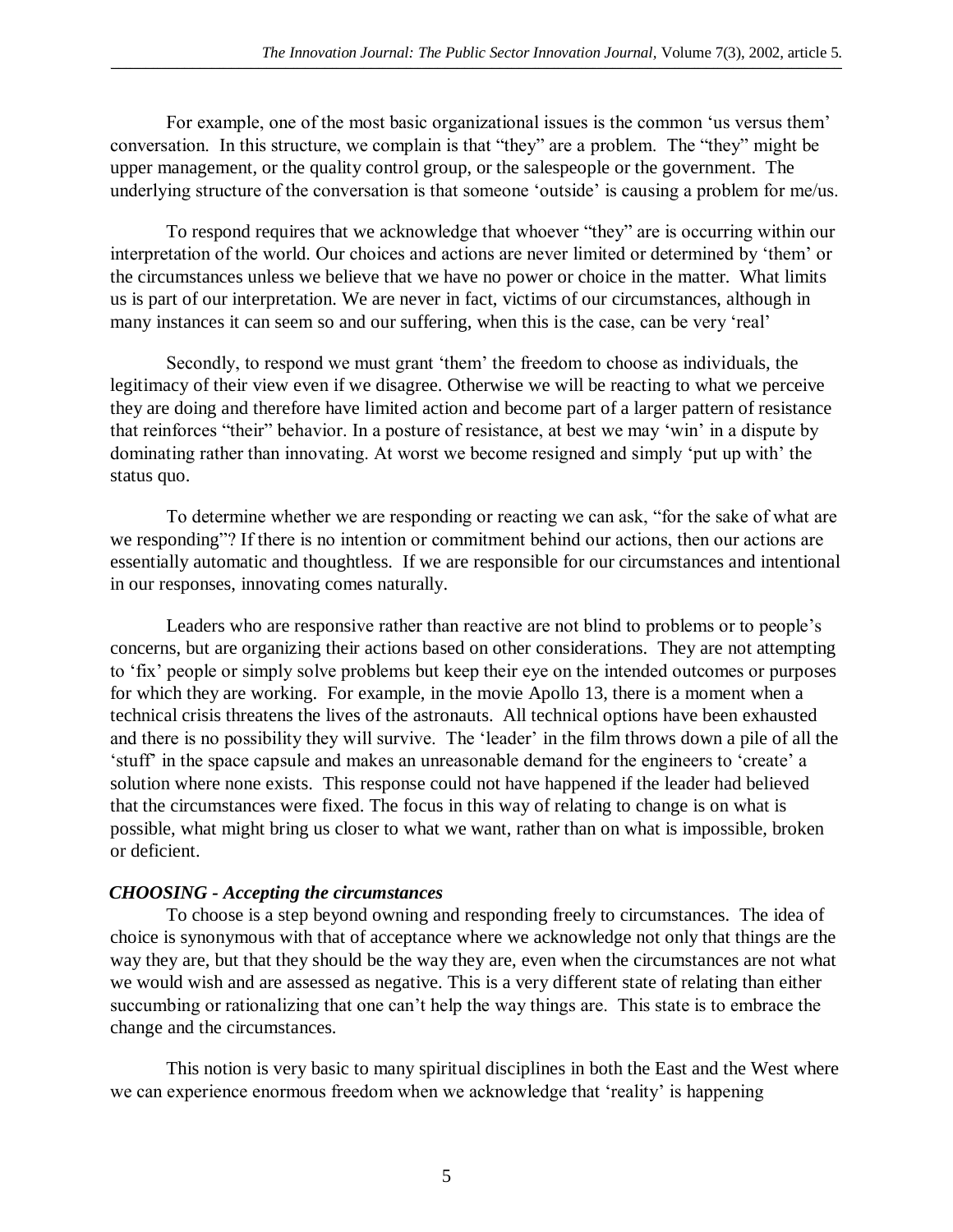regardless of our point of view or understanding. In fact, one can even at some point notice that by the time our brains can 'think' about what is happening in the moment, the moment is already past. This experience is familiar to almost anyone who has participated in sports and been in "the zone", or to people in the performing arts who have transcended thinking about or controlling a performance and simply expressed himself or herself fully.

In this state of choosing or 'being present' one becomes a different observer. A person can observe all sorts of possibilities and choices that otherwise would remain buried in the circumstances. This is a state in which innovation is natural and effortless, even obvious. It is important to note however, that this is also a state in which the circumstances are still 'out there' and the observer is still relating to the world as something separate and distinct from the observer.

This is the state where leadership begins to become an increasingly creative process. This is also where we can observe a paradox between fully accepting the way things are without any resistance whatsoever and simultaneously creating a commitment to a larger possibility. In this context it is obvious that possibilities are by definition created and leadership is about creating vision and possibility in relationship with other human beings.

## *BRINGING FORTH – Creating the circumstances*

This way of relating to the world and to circumstances is the state that we normally associate with truly 'creative' people. What I wish to distinguish here is that the ability to create something is not a 'gift' that a few especially endowed people have inherited. While it is true that some people come by this capacity 'naturally', it is a learnable way of relating to the world and the creative expressions that it makes available begin to approach what we earlier distinguished as breakthroughs. To 'bring forth' means to not only to choose a circumstance that is already occurring, but begin to relate to the world 'as if' we are creating the circumstances themselves.

In an organizational context for example, most of us have experienced or witnessed moments of sudden and often profound insight into the nature of a situation or circumstance and have formulated what seem to be (and often are) genuinely original ideas or solutions. In retrospect these innovations or inventions can be seen as: a) unpredictable, b) require challenging or changing some underlying belief or assumption about what is and is not possible, and c) generally appear obvious after the fact. A classic example is the story from the 3M Corporation about the invention of the *POST IT* that was created when a project looking for stronger glue failed. The inventor 'brought forth' a new interpretation of what was wanted and needed (removable notes) and which "bad glue" could provide.

The point is that this insight required a different order of creative thinking outside conventional and reasonable frames of reference, what is usually meant by 'outside the box' thinking. The question here is can anyone learn to be creative simply by beginning to change how he or she relates to the circumstances? I believe that this is possible. To do so, however, requires that we let go of our notion that we are objects in an objective world and adopt a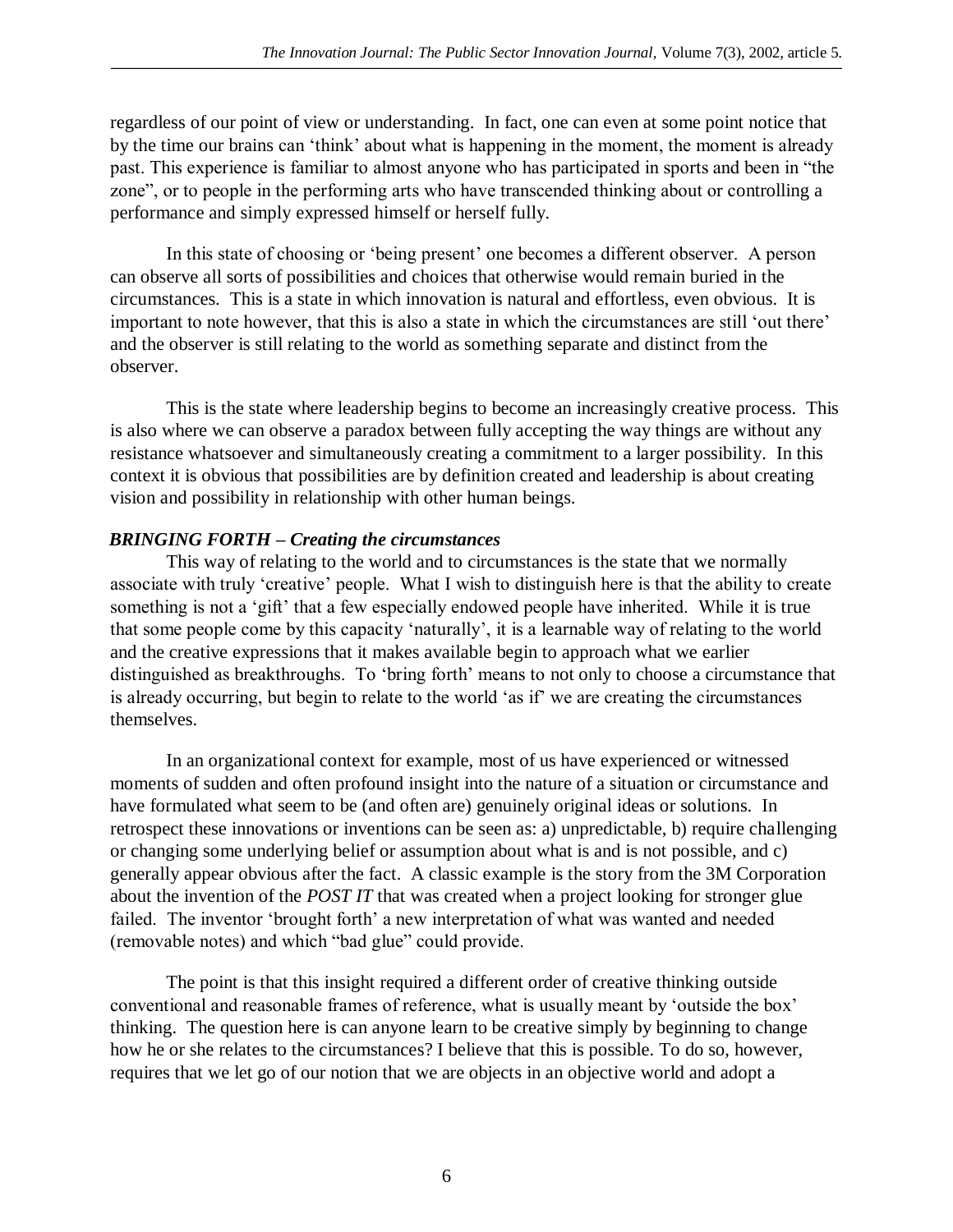worldview in which we are individually and collectively creating the circumstances that we are observing.

Leaders who 'bring forth' are those we normally consider to be 'visionary' and charismatic and who are often seen as gifted in their capacity to keep moving forward and creating openings for action regardless of the circumstances. In Shakespeare's Henry V, the King gives an impassioned speech to his soldiers in the face of insurmountable odds. In doing so, he not only creates a possibility where none exists, but inspires his army to victory. For the leader who relates to the world in this way, a vision is not a big goal or picture of the future, but a powerful ground of being from which to create reality.

# *MASTERY – Creating the Context for Change*

To create here means to distinguish the rare ability that a few people have demonstrated to invent entirely new fields of inquiry. These people are creating new domains, new openings, and new possibilities for others to explore and innovate. This is a very distinct way of relating to circumstances in which the 'creator' is the author of the context in which the creator is relating. To create a context means to be responsible not only for what is being perceived, not only for one's responses, not only for a generative relationship to the circumstances, but to be responsible for creating the background or space within which the circumstances appear.

"Mastery" of anything from art to penmanship is ultimately mastery of oneself and 'who one is being' in a situation and in relationship to the world. Hence, to become a master of innovation, a person must own both what is happening as well as what isn't happening, to be present to both "what is" as well as to the cognitive and transparent boundaries that define our perceivable reality.

In 1980 a man named Fernando Flores wrote a Ph.D. thesis titled "Management and Communication in the Office of the Future". (Flores, 1980). In his thesis he asked the simple question, "What is action for a manager". His thesis opened an entirely new view of management as a phenomenon that happens in conversations and that action occurs as 'speaking and listening'. His work has transformed much contemporary thinking about how coordination occurs in organizations and has impacted thinking and practices in the fields of information technology, artificial intelligence, health care, international relations and development of leaders among others. Where this will go remains to be seen, but his work illustrates creating a new "meta-paradigm" for observing, not simply making different observations in the same paradigm. When one is the creator of the paradigm or context, then we can begin to consider that we are in fact creating and mastering our circumstances.

Finally, leadership in a context of Mastery is often very modest and may seem effortless or so natural as to seem inconsequential at the time. Mahatma Gandhi, for example, was a gentle man who used no force, and yet showed us how not resisting could be a powerful force for change. His Mastery did not even seem to be leadership for most of his career and yet from the beginning he was pursing the creation of a new reality. In addition, leaders who live and work in this context are constantly inventing or creating their experience, in this sense they are always beginners, learning and creating in each moment.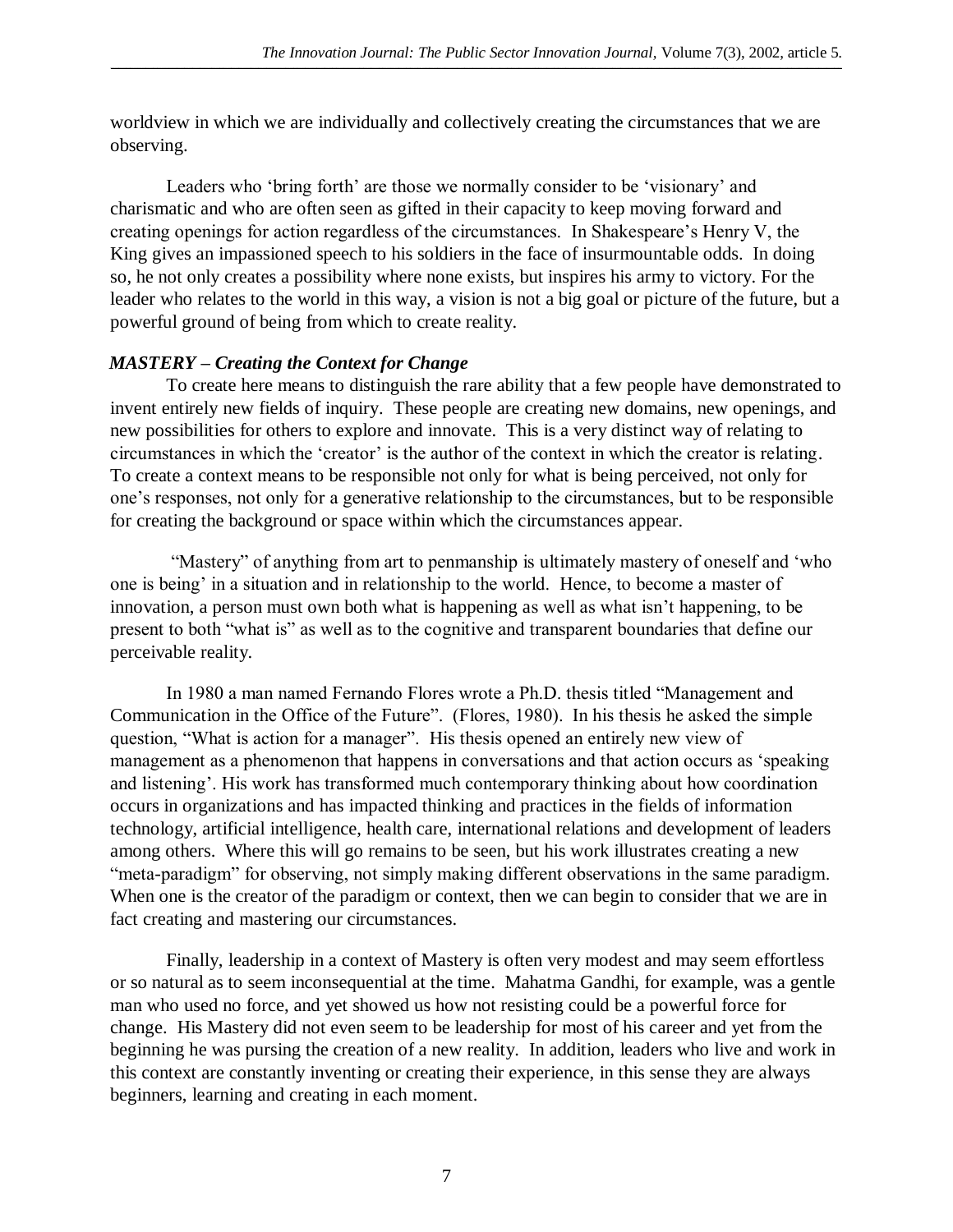#### **Summary**

Innovation takes place at different levels from modest improvements on an existing product or process to dramatic and even historically significant breakthroughs in how we relate to the world. In all cases, the capacity to innovate will be a function of our commitments, what we want to accomplish and our relationship with the circumstances we perceive we are in. If we are *resisting or coping*, we see no innovation and whatever change we generate will be as a reaction to the circumstances and part of the process by which those circumstances persist. When we are *responding or choosing* we are in a position to innovate and will do so naturally and consistently as a function of what we observe to be possible or what we observe is missing in our perspective of the world. Change based on this view is likely to be an improvement on what already exists. When we are *bringing forth or creating* we are not only in a position to innovate but are predisposed to do so. Further, in these ways of relating to circumstances, we have few if any limitations on what we can imagine and generate. We are likely to be generating breakthroughs or even creating entirely new spheres of possibility.

I consider leaders and innovators as those who are concerned with and competent at bringing 'new realities' into existence. I consider innovating to be a primary element in the process of leading and I see innovations as examples of leadership results or outcomes.

| Leadership model | <b>Ways of relating</b> | <b>Intention</b>        | <b>View of circumstances</b>                    |
|------------------|-------------------------|-------------------------|-------------------------------------------------|
| Soldier          | Resisting               | Survive                 | Fixed-deterministic                             |
| Facilitator      | Coping                  | Thrive                  | Fixed-not<br>Deterministic                      |
| Father, Teacher  | Responding              | Be responsible          | Fixed/choice of how<br>to relate                |
| Coach            | Choosing                | Be serene               | Not fixed/commitment to accept                  |
| Charismatic      | Bringing forth          | Create<br>circumstances | Not fixed/commitment to create<br>circumstances |
| Gifted           | Mastery                 | Create<br>possibilities | Not fixed/commitment to create<br>context       |

The following is a table that summarizes the six ways of relating to change associated with different leadership models, intentions and views of circumstances.